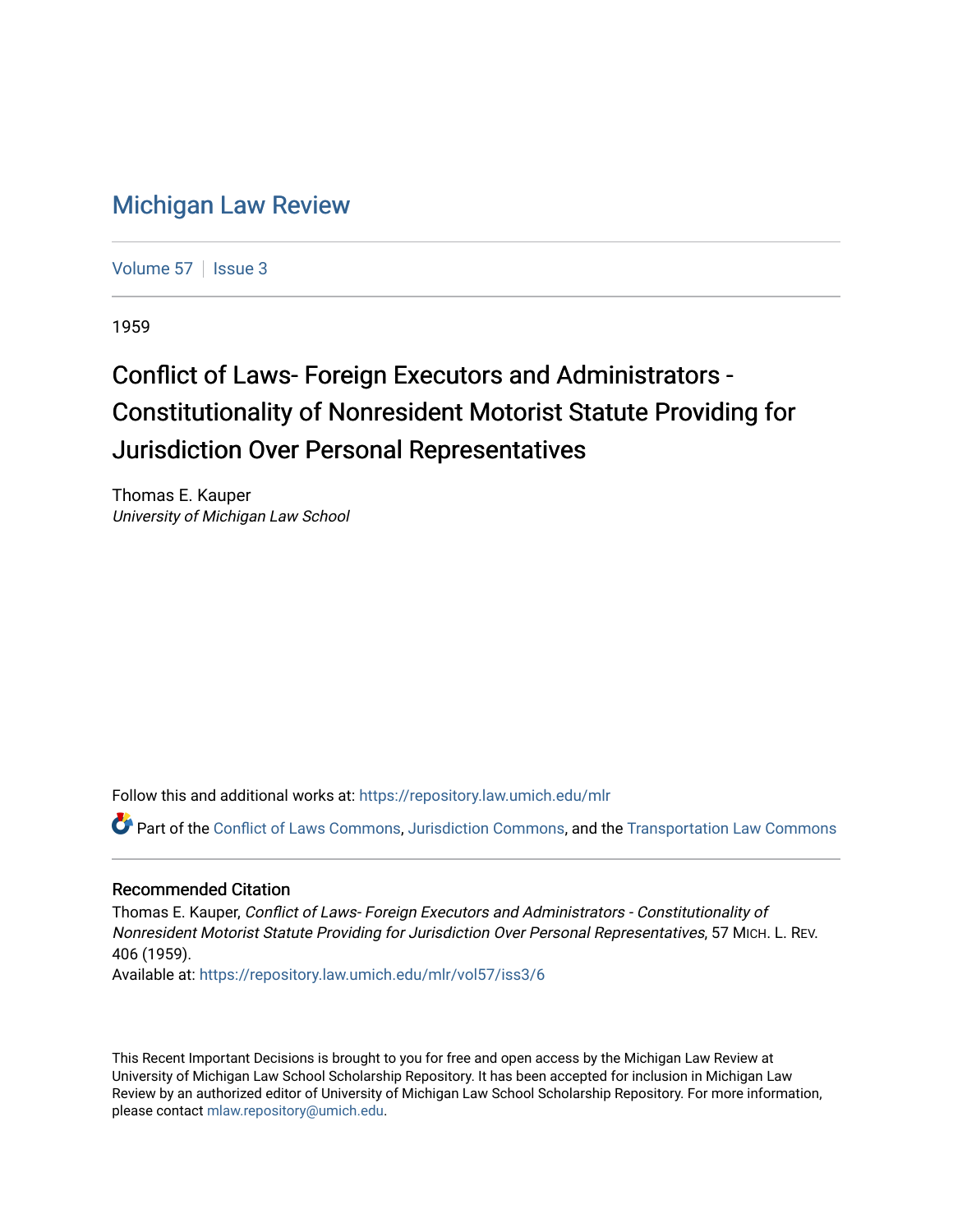CONFLICT OF LAWS-FOREIGN EXECUTORS AND AoMINISTRATORS-CON-STITUTIONALITY OF NONRESIDENT MOTORIST STATUTE PROVIDING FOR JURIS-DICTION OVER PERSONAL REPRESENTATIVES-Decedent was killed when his car collided with another on a Missouri highway. Both the driver of the second car and its owner, residents of Nebraska, were also killed. Decedent's widow brought a wrongful death action. in Missouri against the Nebraska-appointed adminstratrixes of the estates of the driver and the owner of the second car. Summonses were served on the Secretary of State of Missouri in compliance with the Missouri Long Arm Statute which specifically provides for service upon and jurisdiction over the administrators of the estates of nonresident motorists.<sup>1</sup> The trial court overruled defendants' motions to quash: On petition for writ of prohibition, urging that the trial court had no jurisdiction, *held,* preliminary rule in prohibition discharged. The statute is a constitutional exercise of the police power. The assumption of jurisdiction over the foreign administratrix of the estate of a nonresident motorist involved in an accident in the state does not violate due process. *State ex rel. Sullivan v. Cross,* (Mo. 1958) 314 S.W. (2d) 889.

No jurisdiction over foreign administrators of nonresident motorists may be obtained under nonresident motorist statutes not containing specific provision for such jurisdiction.2 For this reason twenty-two states have recently amended their statutes to include within their scope jurisdiction

<sup>1</sup> Mo. Stat. Ann. (Vernon, 1952; Supp. 1958) §506.210.

<sup>2</sup> Two separate grounds may be found for these holdings. (1) The statute is in derogation of the common law and must be strictly construed. See, e.g., Gregory v. White, (W.D. S.C. 1957) 151 F. Supp. 761; Riggs v. Schneider's Exr., 279 Ky. 361, 130 S.W. (2d) 816 (1939); State ex rel. Ledin v. Davison, 216 Wis. 216, 256 N.W. 718 (1934). (2) The agency for service of process is terminated by the death of the principal. See, e.g., Brogan v. Macklin, 126 Conn. 92, 9 A. (2d) 499 (1939); Dowling v. Winters, 208 N.C. 521, 181 S.E. 751 (1935). See generally Culp, "Recent Developments in Actions Against Nonresident Motorists," 37 MICH. L. REv. 58 (1938).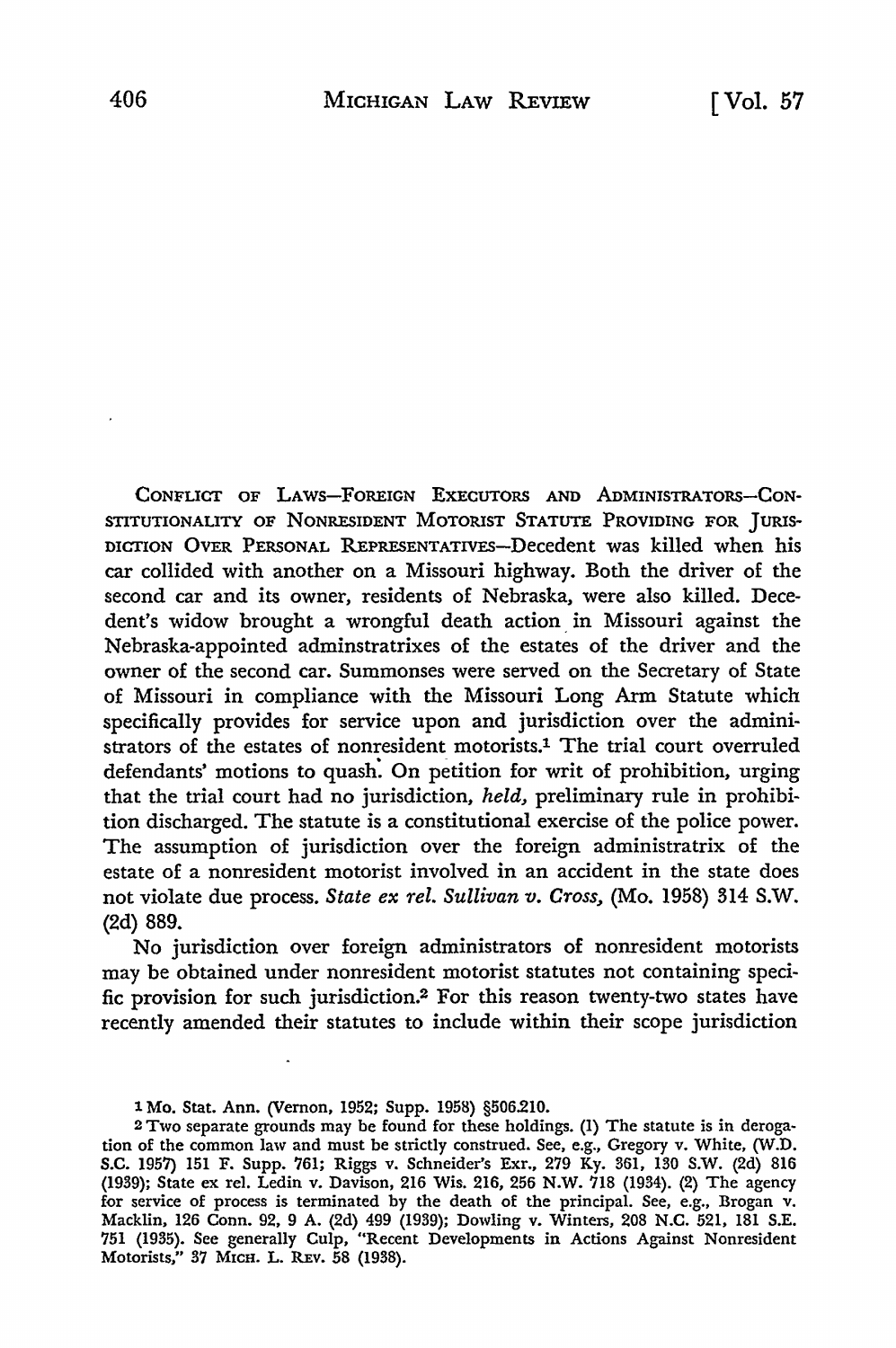over personal representatives.3 Seven of the eight cases to date arising under these statutes have upheld jurisdiction over the foreign administrator.4 While these amendments have successfully removed the previous impediments to jurisdiction,5 attacks on their constitutional validity have raised new questions. It is generally held that an administrator is immune from suit in his representative capacity outside the state of his appointment.6 Some courts regard an action against an administrator as a proceeding in rem against the assets of the estate; hence, jurisdiction would fail because the out-of-state court has no control over the res.7 More often courts have held that because an administrator is an officer of the court which appoints him, his ability to act is coterminus with the territorial limitations of the appointing court. Outside that area he has no official standing.8 This rule of immunity has been used to invalidate statutes which provide for general jurisdiction over foreign administrators.9 Its logical application in the principal case dictates the same result,

s Ala. Code (1940; Supp. 1957) tit. 7, §199; Ark. Stat. (1947) §27-341; Cal. Veh. Code Ann. (Deering, 1948; Supp. 1957) §404; Fla. Stat. (1957) §47.29; Ky. Rev. Stat. (1956) §188.020; La. Rev. Stat. (1950; Supp. 1956) §13-3474: Md. Code Ann. (1957) art. 66½, §115(f); Mass. Laws Ann. (1954) c. 90, §3A; Mich. Comp. Laws (1948; Supp. 1956) §257.403; Mo. Stat. Ann. (Vernon, 1952; Supp. 1958) §506.210; Neb. Rev. Stat. (1943; re-issue 1956) §25-530; N.M. Stat. Ann. (1953) §64-24-3; 62A N.Y. Consol. Laws (McKinney, 1952; Supp. 1958) §52; N.C. Gen. Stat. (1953; Supp. 1957) §1-105; N.D. Rev. Code (1943; Supp. 1957) §28-06ll; Ohio Rev. Code (Baldwin, 1958) §2703.20; Pa. Stat. Ann. (Purdon, 1953; Supp. 1957) tit. 75, §1201; Tenn. Code Ann. (1956) §20-225; Tex. Civ. Stat. (Vernon, 1950; Supp. 1958) art. 2039a; Va. Code (1957) §8-67.1; Wis. Stat. (1957) §345.09; Wyo. Comp. Stat. Ann. (1945; Supp. 1957) §60-1101.

4 Brooks v. National Bank of Topeka, (8th Cir. 1958) 251 F. (2d) 37; Feinsinger v. Bard, (7th Cir. 1952) 195 F. (2d) 45; Tarczynski v. Chicago, M., St. P. & P. R. Co., 261 Wis. 149, 52 N.W. (2d) 396 (1952); Plopa v. DuPre, 327 Mich. 660, 42 N.W. (2d) 777 (1950); Leighton v. Roper, 300 N.Y. 434, 91 N.E. (2d) 876 (1950); Oviatt v. Garretson, 205 Ark. 792, 171 S.W. (2d) 287 (1943). *Contra,* Knoop v. Anderson, (N.D. Iowa 1947) 71 F. Supp. 832. See also Derrick v. New England Greyhound Lines, (D.C. Mass. 1957) 148 F. Supp. 496, where it was held the statute did not purport to confer jurisdiction.

<sup>5</sup>The argument based on strict construction is eliminated. The courts hold further that such a statute is not limited by common law rules of agency. E.g., Oviatt v. Garretson, note 4 supra: State ex rel. Sullivan v. Cross, (Mo. 1958) 314 S.W. (2d) 889; Plopa v. DuPre, note 4 supra.

6 Generally courts cannot acquire jurisdiction over a foreign administrator even by his consent or through personal service within the state. In re Estate of Thompson  $v$ . Coyle &: Co., 339 Mo. 410, 97 S.W. (2d) 93 (1936); Burrowes v. Goodman, (2d Cir. 1931) 50 F. (2d) 92, cert. den. 284 U.S. 650 (1931); Judy v. Kelley, 11 Ill. 211 (1849); CoNFLict OF LAWS RESTATEMENT §513 (1934). But cf. Lawrence v. Nelson, 143 U.S. 215 (1892). *Contra:* Lackner v. M'Kechney, (7th Cir. 1918) 252 F. 403; Laughlin & McManus v. Solomon, 180 Pa. 177, 36 A. 704 (1897).

7Thorburn v. Gates, (S.D. N.Y. 1915) 225 F. 613; Wilson v. Hartford Fire Ins. Co., (8th Cir. 1908) 164 F. 817; McDOWELL, FOREIGN PERSONAL REPRESENTATIVES 83 (1957).

8 Vaughn v. Northrup, 15 Pet. (40 U.S.) 1 (1841); Appeal of Gantt, 286 App. Div. 212, 141 N.Y.S. (2d) 738 (1955); Hargrave v. Turner Lumber Co., 194 La. 285, 193 S. 648 (1940): Jefferson v. Beall, 117 Ala. 436, 23 s. 44 (1897): CoNFLicr OF LAWS RESTATEMENT §512 (1934). But see Johnson v. Jackson, 56 Ga. 326 (1876). See generally Goodrich, Con-FLicr OF LAws, 3d ed., §190 (1949).

9 Thorburn v. Gates, note 7 supra; Feldman v. Gross, (N.D. Ohio 1952) 106 F. Supp.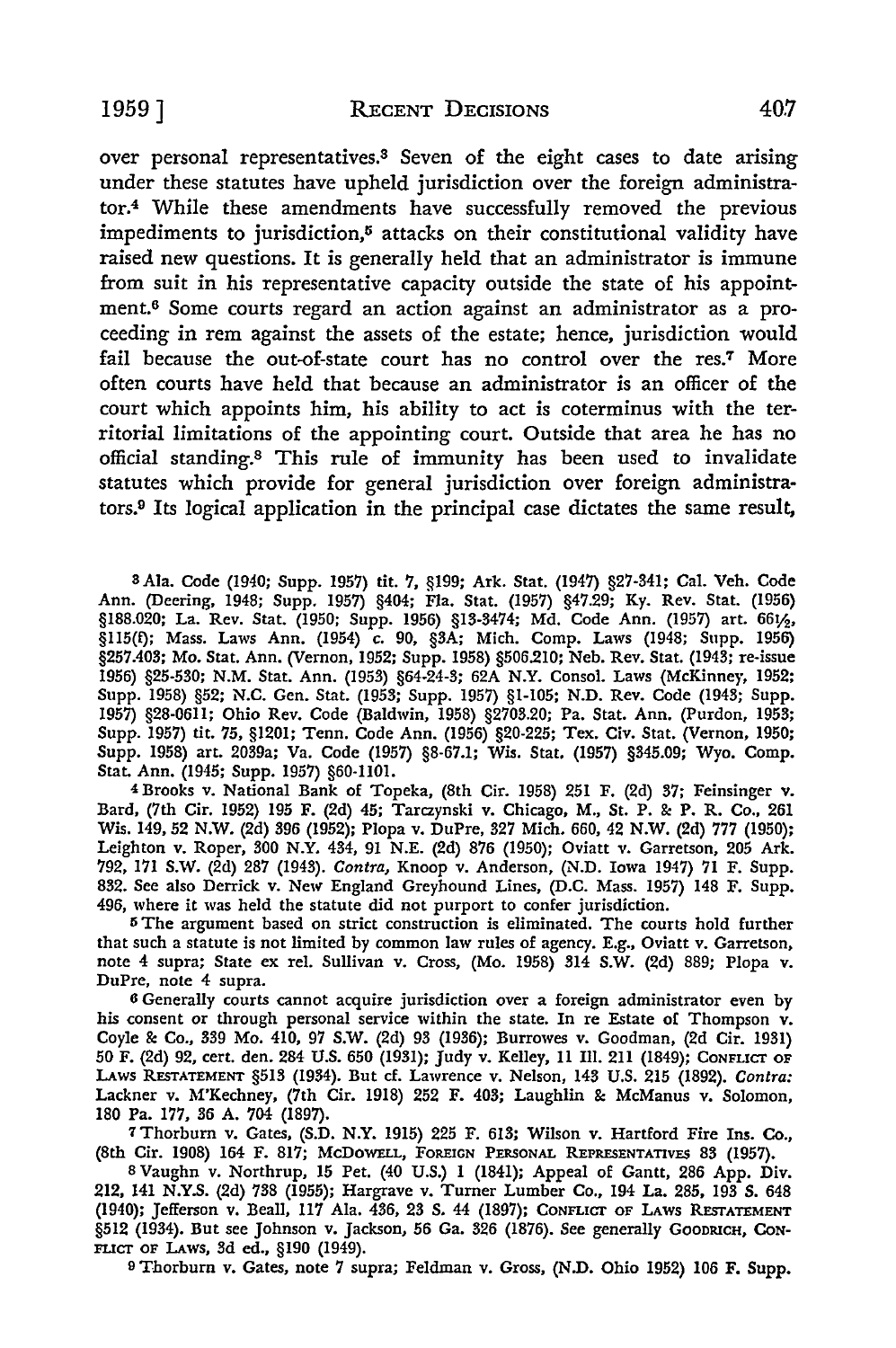on the ground that the statute violates due process by asserting jurisdiction where none can be acquired.10 One court has so held.11 But it has been suggested that the exercise of jurisdiction in this type situation is not unconstitutional because the immunity rule is not jurisdictional in nature but is a rule of comity based on the convenience of administering estates.12 This contention, however, goes against the established weight of authority13 and has not been seized upon by the courts to sustain the statutes.14 Most courts have recognized the rule as jurisdictional and then asserted jurisdiction in spite of it. The same practical considerations which underlie basic nonresident motorist statutes would seem to demand such holdings. The power of a state to provide a forum for suit against negligent nonresident motorists for the protection and convenience of its citizens can no longer be questioned.15 Where death results from the accident, an even clearer case for the assumption of jurisdiction is presented. The immunity rule developed at a time when society was not faced with the problems of mass mobility and destruction created by the automobile. It is not fitted to meet our present needs in this respect and should therefore be treated as inapplicable in the restricted nonresident motorist setting. Although not expressly stated, this is in effect the view that the courts sustaining the statutes have taken. The reasoning of the instant case is typical. The court makes no extended analysis of the conventional jurisdictional defects. It simply states that the rule of limited territorial capacity must yield to the police power of the state in control of its highways.1a

The principal case leaves open the question whether the foreign judgment will be given full faith and credit in the domiciliary state when it is presented there as a claim against the estate.17 Courts in the past have uniformly refused to give effect to a judgment rendered in another state against a domestic administrator on the ground that his

308; Helme v. Buckelew, 229 N.Y. 363, 128 N.E. 216 (1920). See also CONFLICT OF LAWS REsrATEMENT §514 (1934). Contra: Dewey v. Barnhouse, 75 Kan. 214, 88 P. 877 (1907); Craig v. Toledo, A.A. &: N.M.R. Co., 2 Ohio N.P. 64 (1895).

10 For an excellent discussion of the application of the general rule of immunity to a statute of the type under discussion see comment, 36 IowA L. REv. 128 (1950).

11 Knoop v. Anderson, note 4 supra.

12 McDOWELL, FOREIGN PERSONAL REPRESENTATIVES 119 (1957): comment, 57 YALE L. J. 647 at 652 (1948); Culp, "Recent Developments in Actions Against Nonresident Motorists," 37 Mica. L. REv. 58 at 73 (1938).

13 See generally 3 BEALE, CONFLICT OF LAWS §512.1 (1935). See also the cases cited in note 9 supra in which statutes purporting to give jurisdiction over foreign personal representatives were invalidated. The courts so holding felt the rule was jurisdictional.

14 The principal case, at 894, recognizes this as a possible analysis when it quotes from 57 YALE L. J. 647 at 652, note 12 supra. But the court does not predicate its holding on this theorv.

15 Hess v.' Pawloski, 274 U.S. 352 (1927).

16 Principal case at 895.

17 Principal case at 894.